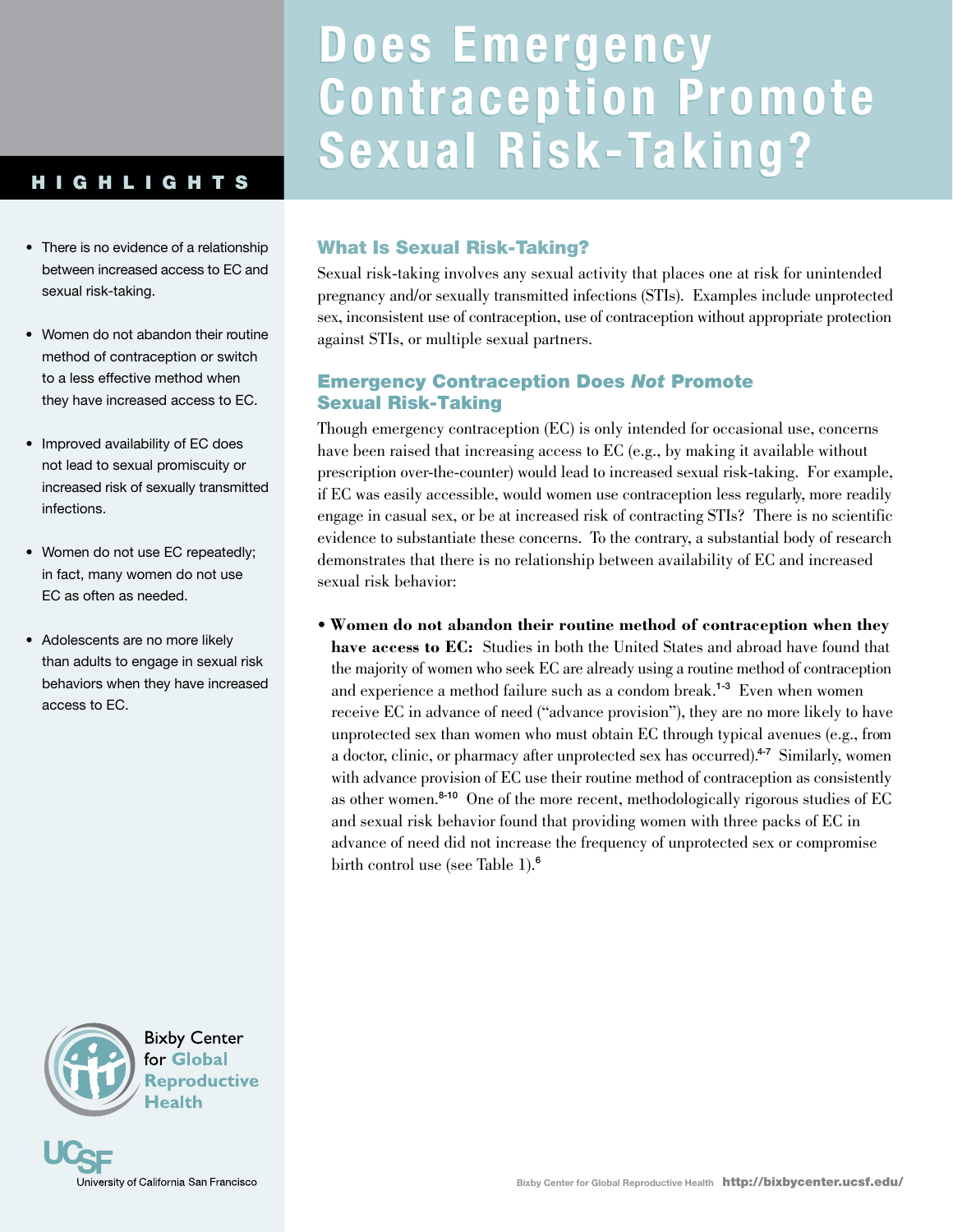| <b>Contraceptive Behavior</b>       | <b>Advance Provision</b> | <b>Clinic Access</b> |
|-------------------------------------|--------------------------|----------------------|
| <b>Frequency of unprotected sex</b> | 825 women                | 310 women            |
| Every time                          | 3.0%                     | 2.3%                 |
| Most of the time                    | 6.1                      | 7.4                  |
| Some of the time                    | 30.7                     | 31.3                 |
| Never                               | 57.2                     | 54.2                 |
| Not sexually active                 | 3.0                      | 4.8                  |
| <b>Pill users</b>                   | 395 women                | 123 women            |
| Never missed a pill                 | 34.7%                    | 31.7%                |
| Missed 1 or 2 pills per pack        | 55.2                     | 57.7                 |
| Missed more than 2 pills per pack   | 10.1                     | 10.6                 |
| Contraceptive method change         | 788 women                | 288 women            |
| No change                           | 69.2%                    | 71.5%                |
| Adopted contraception               | 3.7                      | 3.5                  |
| Abandoned contraception             | 6.4                      | 4.5                  |
| Changed from birth control pills    | 6.5                      | 7.3                  |
| Changed from condoms                | 14.3                     | 13.2                 |

### **Table 1: Frequency of Contraceptive Behaviors among Women with Advance Provision of EC vs. Women with Clinic Access**<sup>6</sup>

**Note:** None of the small differences between the two groups are statistically significant.

- **Women do not switch to less effective methods of contraception when they have access to EC:** Even with increased access to EC through advance provision, women do not forego more effective methods of routine contraception, such as birth control pills or injections, in favor of less effective ones, such as condoms or spermicide.<sup>6, 9</sup> In fact, women who are most conscientious about using effective methods of contraception – such as those who use both condoms and birth control pills – may be more likely to seek EC when their methods fail.<sup>11</sup> Additionally, experiencing a method failure and subsequently using EC may encourage some women to switch to a more effective method of contraception.<sup>2, 3, 12</sup> In a survey of women who had obtained EC at a New York City clinic, 57 percent indicated that they planned to or had already switched to a more effective method of contraception, and 75 percent reported that they were more likely to use contraception after using EC.<sup>2</sup>
- **EC does not affect women's sexual activity or risk of contracting an STI:** A key study found that women who received advance provision of EC did not have sex more frequently than other women, nor did they have greater numbers of sexual partners, behaviors that can increase the risk of contracting an STI (see Table 2).<sup>6</sup> In fact, the majority of women in the study had only one partner, regardless of whether or not they received advance provision of EC. Moreover, levels of STIs, such as chlamydia and herpes, were similar across women in the study (see Table 2), indicating that improved availability of EC does not affect STI risk. Women receiving advance provision of EC have also reported that having EC on hand does not influence their decision-making with regard to unsafe sex or exposure to STIs.<sup>3</sup>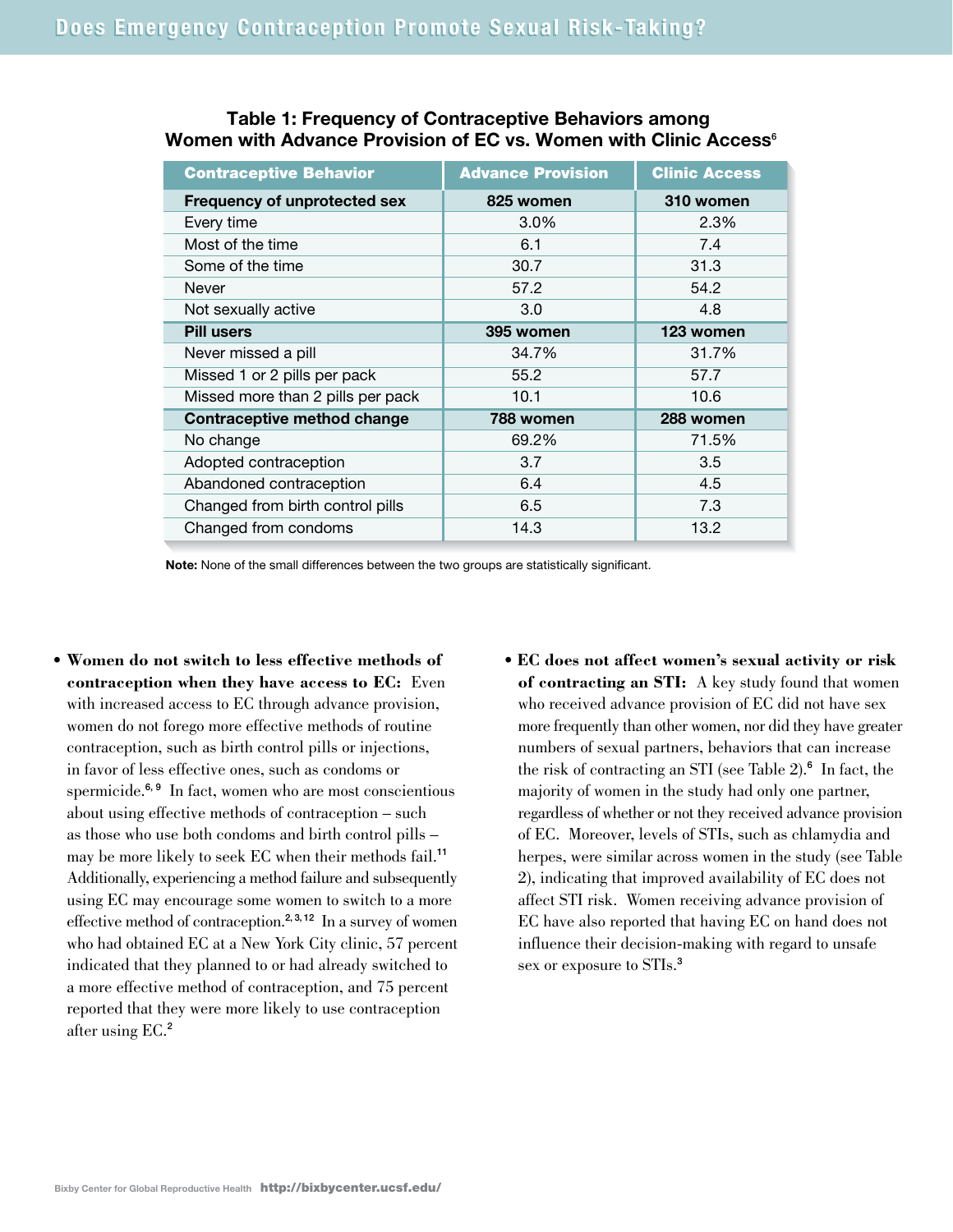#### Women Do Not Use EC Repeatedly

Another concern about increasing access to EC is that women would "abuse" it by using EC repeatedly as their only method of contraception. Again, a wealth of evidence indicates that improved access to EC does not result in repeated use. For instance, though EC is more widely promoted and easily available in the United Kingdom than in the U.S., U.K. women do not use EC as a substitute method of contraception.<sup>1</sup> U.K. studies have also found that 77 percent of women used EC only once or twice during the previous 12 months,<sup>13</sup> and that less than three percent of young women (ages 14-29) used EC more than twice over a four-year period.<sup>12</sup>

A diversity of advance provision studies in countries including China, Ghana, India, Scotland, and the U.S. universally found that women who receive EC in advance of need do not use it repeatedly, even when multiple supplies were provided.3, 4, 6-10 In addition, an "actual use" study simulating over-the-counter provision of EC in the U.S. found that only 1.5 percent of women used EC more than once during the three-month study period.<sup>14</sup>

| <b>Sexual Behavior</b>         | <b>Advance Provision</b><br>(826 women) | <b>Clinic Access</b><br>(310 women) |
|--------------------------------|-----------------------------------------|-------------------------------------|
| <b>Frequency of sex</b>        |                                         |                                     |
| Never                          | 3.0%                                    | 4.8%                                |
| <1 time/month                  | 14.9                                    | 14.2                                |
| 1-3 times/month                | 26.4                                    | 27.1                                |
| 1 time/week                    | 22.8                                    | 22.3                                |
| >1 time/week                   | 32.9                                    | 31.6                                |
| <b>Number of sex partners</b>  |                                         |                                     |
| None                           | 3.0%                                    | 4.8%                                |
| 1                              | 75.2                                    | 76.1                                |
| $\overline{2}$                 | 15.4                                    | 11.9                                |
| $\geq 3$                       | 6.4                                     | 7.1                                 |
| <b>Frequency of condom use</b> |                                         |                                     |
| Every time                     | 21.2%                                   | 21.4%                               |
| Most of the time               | 23.3                                    | 24.6                                |
| Some of the time               | 24.2                                    | 23.0                                |
| Never                          | 28.3                                    | 26.2                                |
| No intercourse                 | 3.0                                     | 4.8                                 |
| <b>STI test results</b>        |                                         |                                     |
| Positive for chlamydia         | 2.3%                                    | 1.4%                                |
| Positive for herpes            | 4.4                                     | 4.8                                 |
|                                |                                         |                                     |

#### **Table 2: Frequency of Sexual Behaviors and STI Rates among Women with Advance Provision of EC vs. Women with Clinic Access**<sup>6</sup>

**Note:** None of the small differences between the two groups are statistically significant.